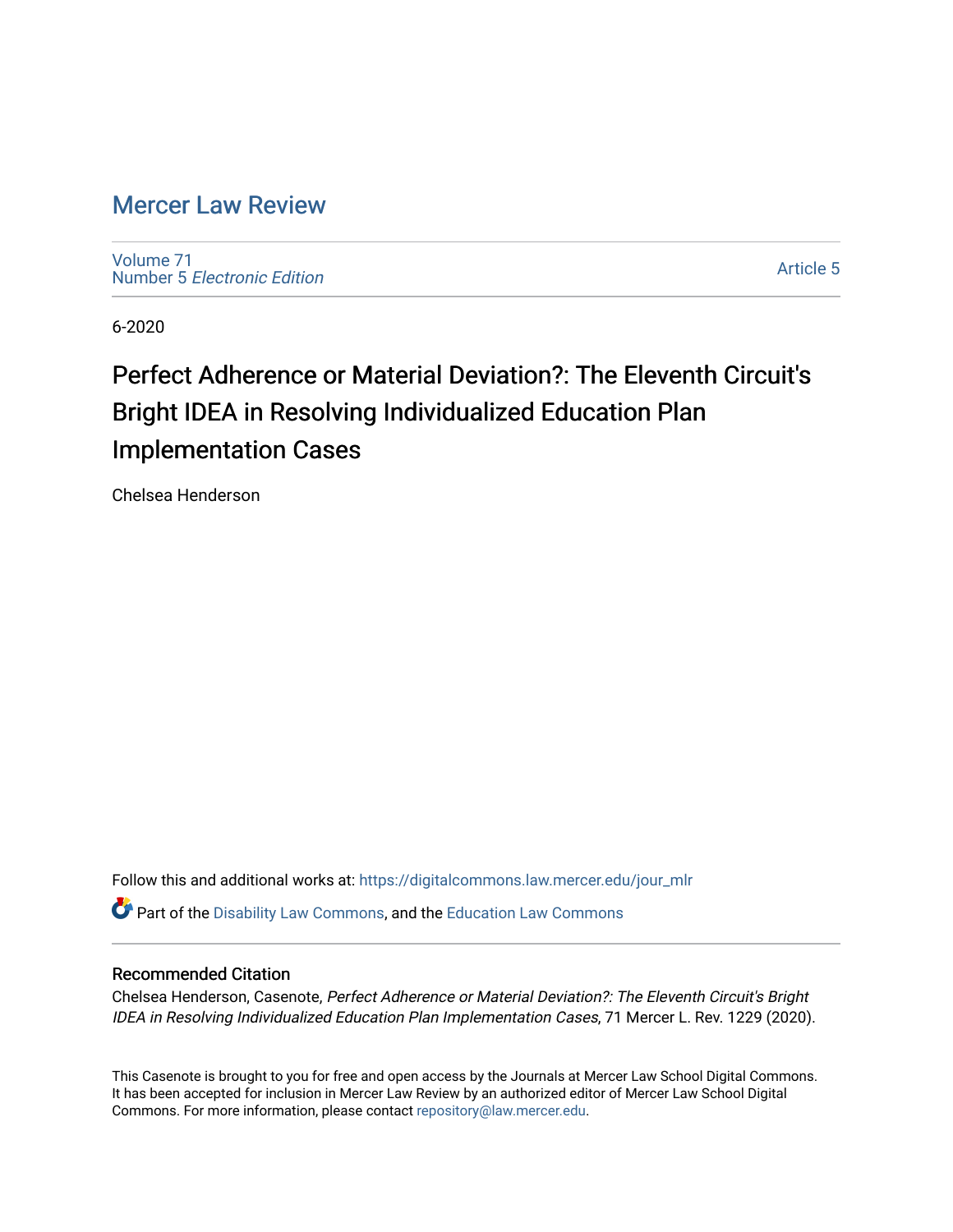# **Perfect Adherence or Material Deviation?: The Eleventh Circuit's Bright IDEA in Resolving Individualized Education Plan Implementation Cases\***

### **by Chelsea Henderson**

#### I. INTRODUCTION

In 2002, L.J., a child with intellectual disabilities and autism, began using an individualized education plan  $(IEP)$ .<sup>1</sup> This IEP was meant to provide L.J. with the free appropriate public education (FAPE) that is guaranteed to all children across the United States. However, L.J.'s mother did not believe the School Board of Broward County adequately implemented L.J.'s IEP.<sup>2</sup> L.J.'s mother's concern resulted in an almost twenty-year legal battle between L.J. and the Broward County School Board.<sup>3</sup> This battle finally ended in June 2019, when the United States

3*. Id.* at 1206.

<sup>\*</sup> The University of Alabama at Birmingham (B.S., cum laude, 2017); Mercer University School of Law (J.D., magna cum laude, 2020). Member, Mercer Law Review (2019-2020). The author would like to thank Associate Dean Linda Jellum for her guidance and support in writing this casenote.

<sup>1.</sup> 20 U.S.C. § 1401(14) (2020) (defining "individualized education plan"); L.J. v. Sch. Bd. of Broward Cty., 927 F.3d 1203, 1206 (11th Cir. 2019).

<sup>2.</sup> Parents can make two different legal challenges to their child's IEP: content challenges and implementation challenges. *L.J.*, 927 F.3d at 1207. The Supreme Court of the United States has determined the proper standard for IEP content challenges already. *See* Bd. of Educ. of Hendrick Hudson Cent. Sch. Dist. v. Rowley, 458 U.S. 176, 203–04 (1982); Endrew F. v. Douglas Cty. Sch. Dist., 137 S.Ct. 988, 998–99 (2017). However, the Court has yet to determine the proper standard for implementing a child's IEP. *L.J.*, 927 F.3d at 1207. As a result, the circuit courts must determine what standard to use in IEP implementation cases.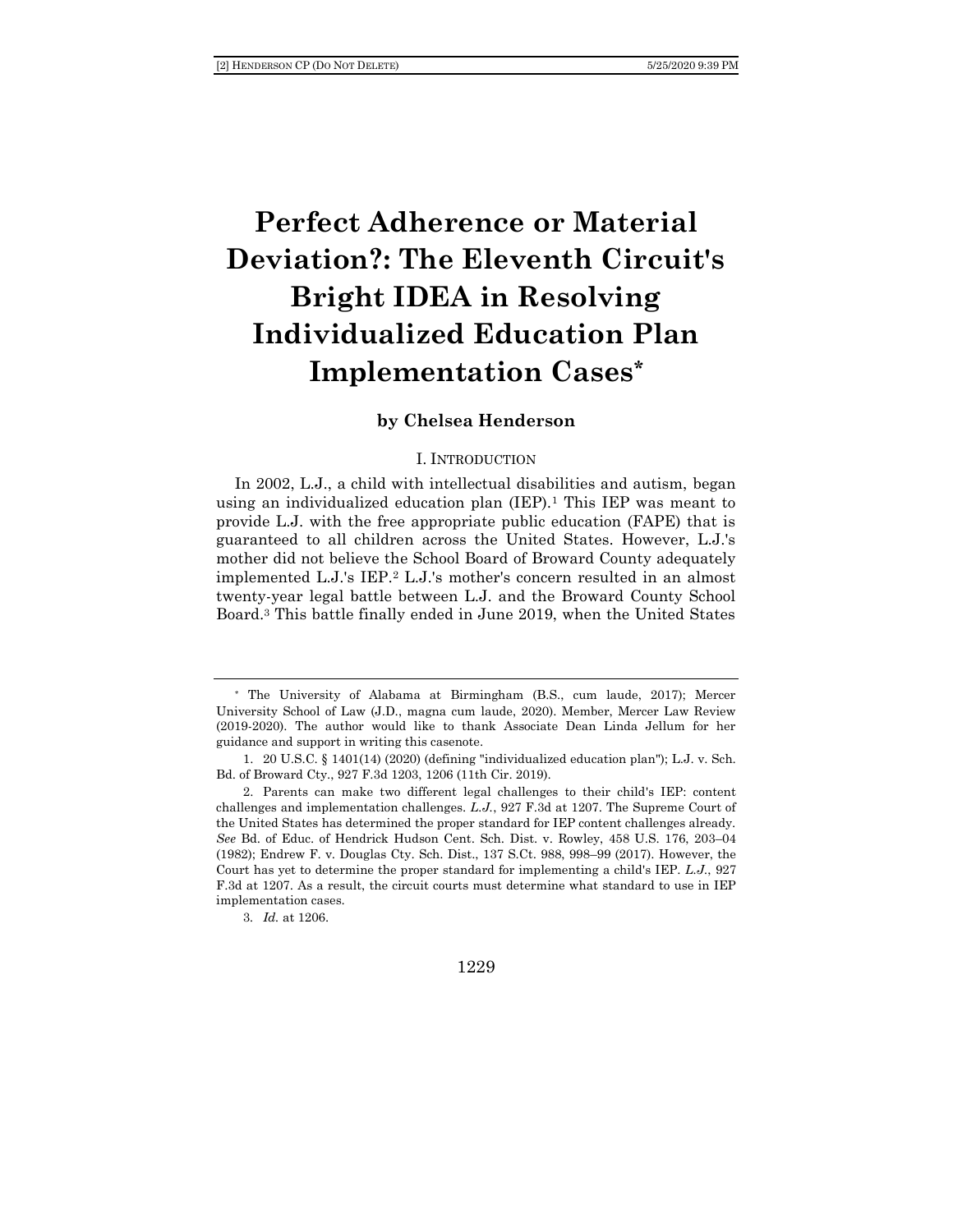Court of Appeals for the Eleventh Circuit joined four other circuits<sup>4</sup> in holding that the proper standard in determining whether a child's IEP is being adequately implemented is the "material deviation" standard.<sup>5</sup>

Congress recognized the right to a FAPE in the Education for All Handicapped Children Act of 1975.<sup>6</sup> Known today as the Individuals with Disabilities Education Act (IDEA),<sup>7</sup> FAPEs are guaranteed to all intellectually disabled children across the country through the use of IEPs.<sup>8</sup> Generally, parents can make two different legal challenges to their child's IEP: content challenges and implementation challenges.<sup>9</sup> The Supreme Court of the United States has addressed IEP content challenges in a number of cases.<sup>10</sup> However, the Court has yet to determine the proper standard for implementing a child's IEP.<sup>11</sup> As a result, the circuit courts have been left to determine what standard to use in IEP implementation cases.

#### II. FACTUAL BACKGROUND

The plaintiff, L.J., has a speech-language impairment and autism. He attended Broward County public schools from kindergarten to middle school, with periods of home-schooling intermixed. During L.J.'s third-grade year, staff at L.J.'s elementary school worked with L.J.'s mother to create an IEP. This IEP followed L.J. through elementary school, but once L.J. began sixth-grade, the school board proposed a change in L.J.'s IEP. School professionals on L.J.'s IEP Team wanted to update his IEP to accommodate the new middle-school environment. Meanwhile, L.J. displayed disruptive behavior, including refusing to attend school. When L.J. refused to attend school, his mother chose to home-school him.<sup>12</sup>

L.J. returned to school in the seventh grade, but his attendance issues remained. In all, L.J. missed over 100 days of school due to his refusal to attend class and his multiple illnesses. Not only did L.J. miss

<sup>4</sup>*. See generally* Van Duyn v. Baker Sch. Dist. 5J, 502 F.3d 811 (9th Cir. 2007); Houston Indep. Sch. Dist. v. Bobby R., 200 F.3d 341 (5th Cir. 2000); Sumter Cty. Sch. Dist. 17 v. Heffernan, 642 F.3d 478 (4th Cir. 2011); A.P. v. Woodstock Bd. of Educ., 370 Fed.Appx. 202 (2d Cir. 2010) (unpublished).

<sup>5</sup>*. L.J.*, 927 F.3d at 1207.

<sup>6.</sup> Education for All Handicapped Children Act of 1975, Pub. L. No. 94-142, 89 Stat 773.

<sup>7.</sup> 20 U.S.C. § 1400 (2020).

<sup>8.</sup> 20 U.S.C. § 1401(9).

<sup>9</sup>*. L.J.*, 927 F.3d at 1207.

<sup>10</sup>*. See generally Rowley*, 458 U.S. 176; *Endrew F.*, 137 S.Ct. 988.

<sup>11</sup>*. L.J.*, 927 F.3d at 1207.

<sup>12</sup>*. Id.* at 1207–08.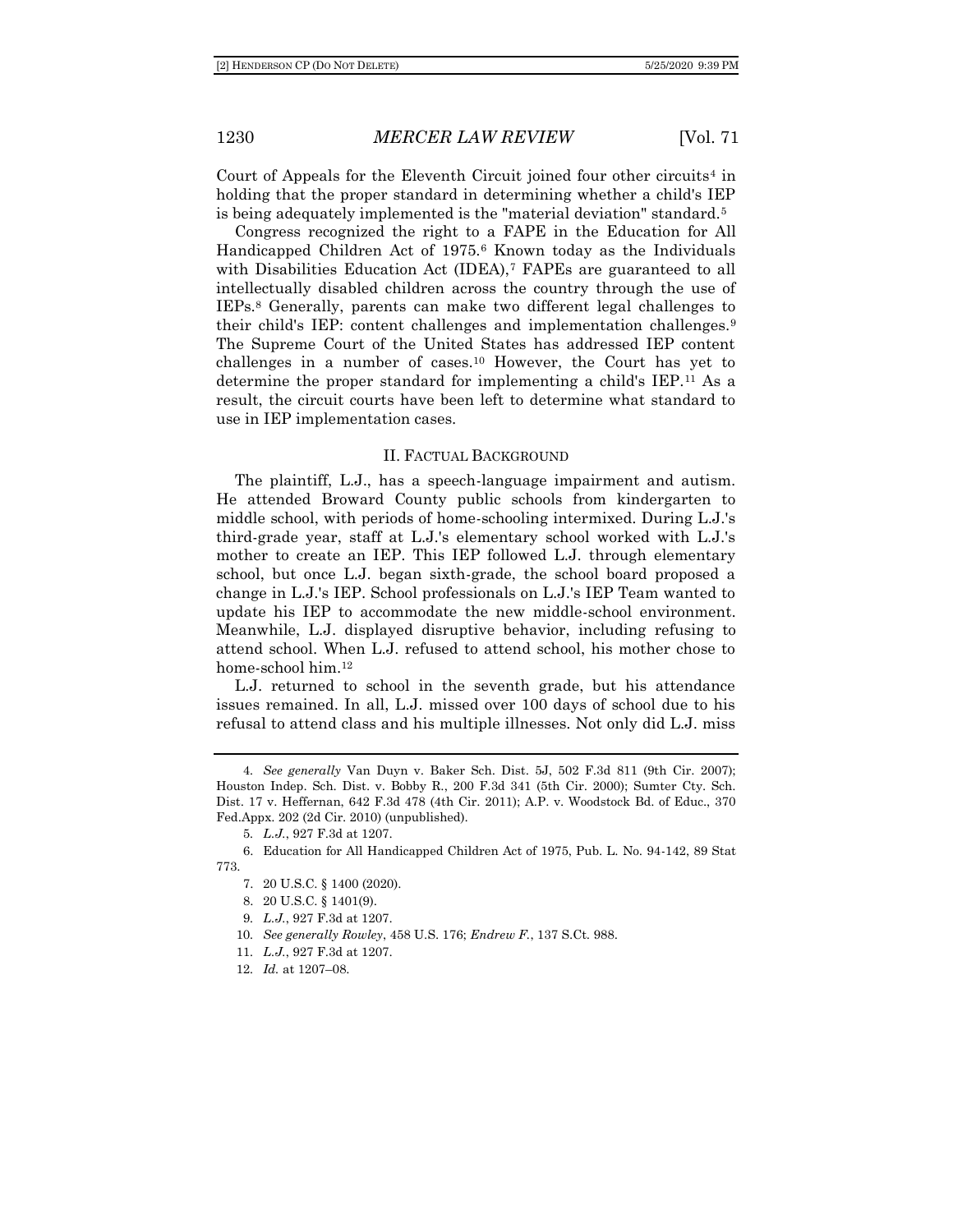approximately three-fourths of the school year, but when he did attend school, L.J. either engaged in violent outbursts in the classroom or left school early. Once L.J. was in his eighth-grade year, his mother once again unenrolled him from school and began home-schooling L.J.<sup>13</sup>

During this tumultuous time for L.J. and the school, L.J.'s mother began a lengthy legal battle with the Broward County School Board spanning from  $2002$  to  $2019<sup>14</sup>$  In  $2007$ , L.J.'s mother filed a final complaint against the Broward County School Board. In this complaint, L.J.'s mother challenged the implementation of L.J.'s elementary school IEP during the "stay-put" period. Although the ALJ had previously found that the school had adequately implemented the elementary IEP, L.J.'s mother claimed that the school failed to properly implement the elementary IEP during her appeal to the United States District Court for the Southern District of Florida.<sup>15</sup>

It is this last complaint that brings us to the current case. An ALJ heard the new complaint during eighteen hearings that spanned two years.<sup>16</sup> This ALJ found that the school had not adequately implemented the elementary school's IEP during L.J.'s seventh- and eighth-grade years—the years when L.J.'s mother appealed the first ALJ's decision to the district court. After the ALJ sided with L.J., both L.J.'s mother and the school filed separate complaints in the district court.<sup>17</sup> L.J.'s mother asked the court to enforce the ALJ's order, along

<sup>13</sup>*. Id.* at 1208–09.

<sup>14.</sup> Almost as soon as L.J.'s IEP was implemented in 2002, L.J.'s mother challenged the IEP and requested due process hearings under 20 U.S.C. § 1414. Then, when L.J. entered sixth grade, and the school wanted to update L.J.'s IEP. L.J.'s mother filed an IDEA complaint challenging the content of this new IEP. Next she then invoked IDEA's "stay-put" provision. The "stay-put" provision requires the continued implementation of an older IEP during the challenge of the new IEP. Thus, L.J.'s mother's request to invoke the "stay-put" provision required the middle school to continue providing L.J.'s elementary school IEP rather than the updated IEP Broward County school board wanted to implement. *Id.* at 1208.

In addition, L.J.'s mother filed multiple other complaints, all of which alleged the middle school IEP was inadequate compared to the elementary IEP. Eventually, an Administrative Law Judge (ALJ) consolidated five of her complaints, along with one of the school's complaints, and held hearings over eight months. After the hearings concluded, the ALJ found that the school appropriately implemented the elementary IEP during the "stay-put" period. Consequently, L.J.'s mother appealed the ALJ's decision to the United States District Court for the Southern District of Florida. That court affirmed the ALJ's findings and order. *Id.* at 1208–09.

<sup>15</sup>*. Id.*

<sup>16</sup>*. Id.* at 1209. The time span ranged from March 2007 to October 2009.

<sup>17</sup>*. Id.*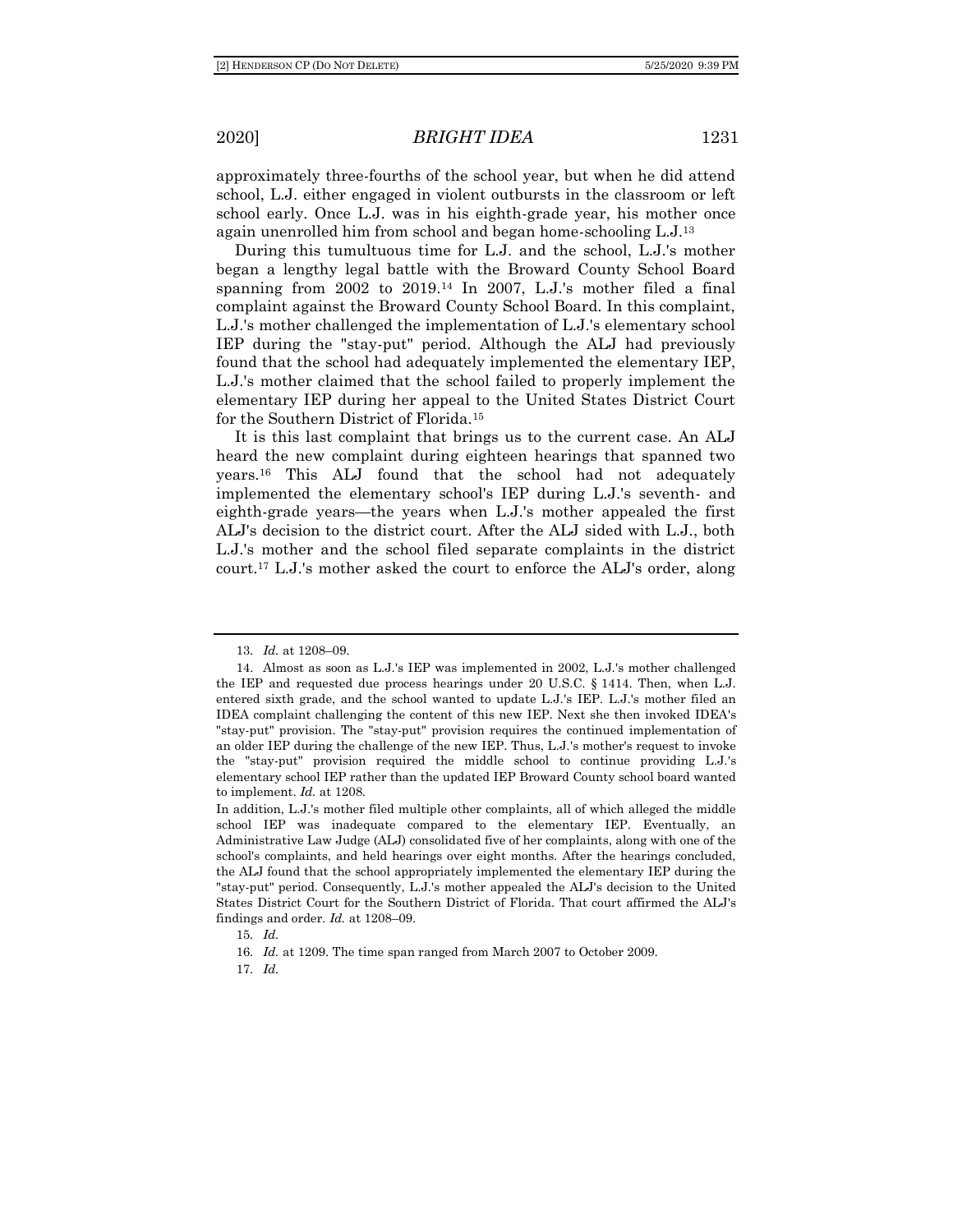with additional relief,<sup>18</sup> while the school challenged the ALJ's findings and order. After filing these complaints, both parties cross-moved for judgment on the administrative record.<sup>19</sup>

Instead of ruling on the motions, the United States District Court for the Southern District of Florida issued an order requiring both parties to supply supplemental briefing, thus deferring any decision on the merits of both the school and L.J.'s complaints.<sup>20</sup> As a result, the ALJ ordered both parties to brief the applicable standard of review for IEP implementation cases.<sup>21</sup> Five years after the supplemental briefing was filed,<sup>22</sup> the district court reversed the ALJ's decision and entered judgment in favor of the school, finding that, under the materiality standard, the school did not fail to implement L.J.'s IEP during the "stay-put" period.<sup>23</sup> L.J.'s mother then appealed the district court's decision to the Eleventh Circuit.<sup>24</sup> The issue for the Eleventh Circuit was whether the school's implementation of L.J.'s elementary school IEP during L.J.'s seventh- and eighth-grade school years was adequate according to the IDEA.<sup>25</sup>

#### III. LEGAL BACKGROUND

#### *A. Life Before IDEA*

Before enacting the IDEA in 1975, Congress passed multiple laws to address how the public education system should or would provide services to intellectually disabled students.<sup>26</sup> Then, in 1965, Congress passed the Elementary and Secondary Education Act<sup>27</sup> and the State

<sup>18.</sup> L.J. also asked to be compensated for attorneys' fees and damages. Complaint for Injunctive Relief, Damages, and Attorneys' Fees, 2011 WL 9198548, 6 (S.D. Fla. 2011).

<sup>19</sup>*. L.J.*, 927 F.3d at 1209. Judgment on the administrative record is akin to the summary judgment process. G.J. v. Muscogee Ct. Sch. Dist., 668 F.3d 1258, 1267–68 (11th Cir. 2012).

<sup>20</sup>*. L.J.*, 927 F.2d at 1209.

<sup>21</sup>*. Id. See* L.J. v. Sch. Bd. of Broward Cty., 850 F.Supp.2d 1315, 1325–26 (S.D. Fla. 2012).

<sup>22.</sup> There is no reasoning stated in the record that explains why five years passed between the first order in 2012 to the decision in 2017.

<sup>23</sup>*. L.J.*, 927 F.3d at 1209. *See* L.J. v. Sch. Bd. of Broward Cty., Fla., 2017 WL 6597516, 32 (S.D. Fla. 2017).

<sup>24</sup>*. L.J.*, 927 F.3d at 1209.

<sup>25</sup>*. Id.*at 1209–10.

<sup>26.</sup> A few of these laws include the Training of Professional Personnel Act of 1959, which helped train teachers and other education professionals on how to teach children with intellectual disabilities. Next, the Teachers of the Deaf Act of 1961 helped train teachers for children who were deaf or hard-of-hearing.

<sup>27.</sup> Elementary and Secondary Education Act, P.L. 89-10 (1965).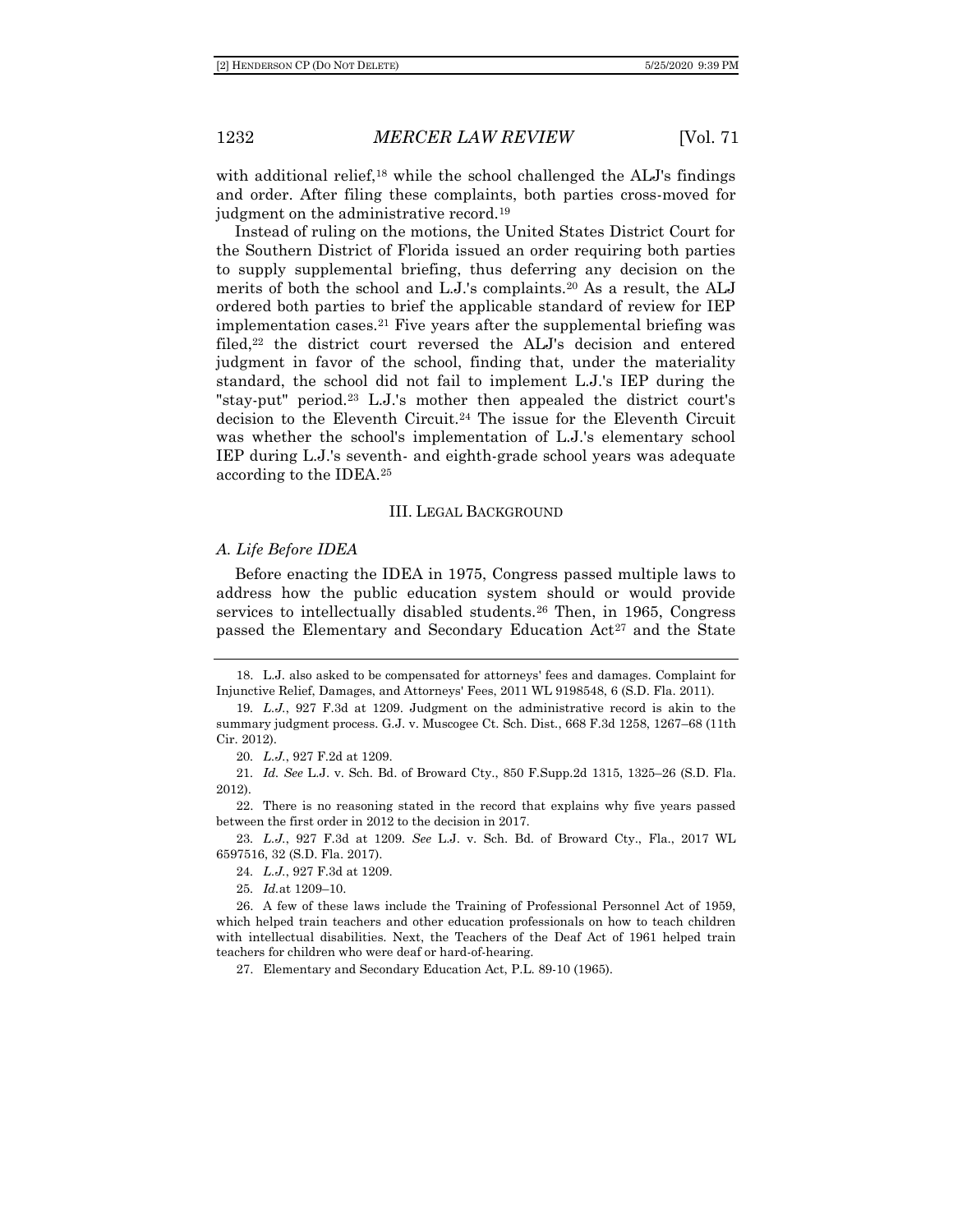Schools Act.<sup>28</sup> Both provided states with grant assistance to help schools educate children with disabilities; however, neither provided direct federal funding for these special education services.

Years later, two lower court decisions proposed that children with disabilities deserve an equal education compared to their typically developing counterparts. The first was *Pennsylvania Association for Retarded Children v. Pennsylvania*. <sup>29</sup> The plaintiffs (PARC) sued on behalf of all intellectually disabled students "who [had] been denied access to a free, public program of education and training" across Pennsylvania school districts.<sup>30</sup> According to PARC, the Pennsylvania school districts failed to provide a free public education to all intellectually disabled children.<sup>31</sup> Both parties entered into a consent agreement that gave all intellectually disabled students the right to free educational programs and training.<sup>32</sup>

The other lower court case that addressed the education of children with intellectual disabilities was *Mills v. Board of Education of the District of Columbia*. <sup>33</sup> Here, a civil action group sought a declaration and an injunction on behalf of seven children to stop the District of Columbia Public Schools from denying children with intellectual disabilities a public education.<sup>34</sup> The court quoted *Brown v. Board of Education*<sup>35</sup> to emphasize the importance of an education.<sup>36</sup> The court emphasized the following statement from *Brown*: "Such an opportunity, where the state has undertaken to provide [education], is a right which must be made available to all on equal terms."<sup>37</sup> The court also pointed out that the Supreme Court of the United States had found that the

33. 348 F.Supp. 866 (D.D.C. 1972).

- 35. 347 U.S. 483 (1954).
- 36*. Mills*, 348 F.Supp. at 874–75.
- 37*. Id.* at 875 (quoting *Brown*, 347 U.S. at 493).

<sup>28.</sup> State Schools Act, P.L. 89-313 (1965).

<sup>29.</sup> 334 F.Supp. 1257 (E.D. Pa. 1971). In October 2010, President Obama passed Rosa's Law, amending all federal law, including the IDEA, that referenced "mental retardation" to instead use "having intellectual disabilities" along with other variations of these phrases. P.L. 111-156, 124 Stat 2643. This change in language is in line with the American Psychological Association's newest edition of the Diagnostic and Statistical Manual of Mental Disorders and the World Health Organization's International Classification of Diseases. *Intellectual Disability*, AMERICAN SPEECH-LANGUAGE-HEARING ASSOCIATION,

https://www.asha.org/PRPSpecificTopic.aspx?folderid=8589942540&section=Overview (last visited March 31, 2020).

<sup>30</sup>*. PARC*, 334 F.Supp. at 1268.

<sup>31</sup>*. Id.*

<sup>32</sup>*. Id.* at 1257–58.

<sup>34</sup>*. Id.* at 868.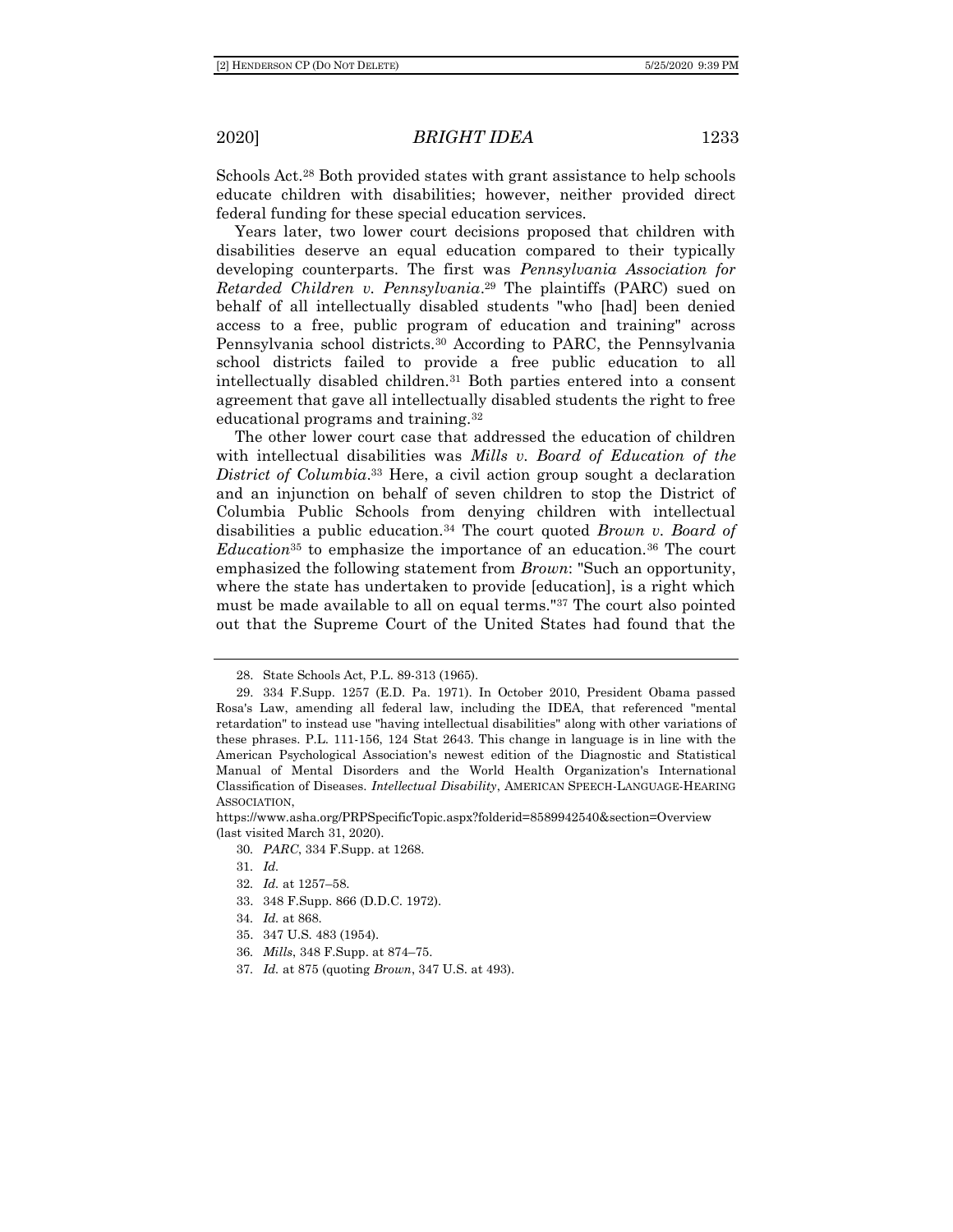denial of a public education is an "arbitrary deprivation of [students'] liberty in violation of the Due Process Clause [of the Fourteenth Amendment of the Constitution of the United States]."<sup>38</sup> As such, the court found that the Constitution of the United States required the District of Columbia School Board to provide a free public education to children with intellectual disabilities.<sup>39</sup> Both of these cases exhibited a trend in protecting the right to education for children with disabilities.

#### *B. The Birth of the IDEA and How It Works Today*

From *PARC* and *Mills*'s reasoning came the IDEA.<sup>40</sup> After these cases, Congress analyzed the education of children with disabilities across the United States. After this Congressional investigation, Congress enacted Education for All Handicapped Children Act of 1975.<sup>41</sup> Congress included findings in the Act, which included that in 1975 there were more than "eight million handicapped children in the United States . . ."<sup>42</sup> Congress further found that the educational needs of these eight million children were not being appropriately met, showing that "more than half of the handicapped children . . . do not receive appropriate educational services which would enable them to have full equality of opportunity[.]"<sup>43</sup> Even more, at least one million of these children with disabilities were completely excluded from the public-school system.<sup>44</sup> Congress further found that detecting disabilities in schoolchildren and the training provided to educators was ineffective.<sup>45</sup>

Today, the Act, known as IDEA, provides that "[d]isability is a natural part of the human experience and in no way diminishes the right of individuals to participate in or contribute to society."<sup>46</sup> Two of

46. 20 U.S.C. § 1400(c)(1) (2020).

<sup>38</sup>*. Id.* at 875 (quoting Bolling v. Sharp, 347 U.S. 497, 500 (1954) (supplemental opinion to *Brown*)).

<sup>39</sup>*. Id.* at 876.

<sup>40.</sup> S.R. No. 94-168, at 1430 (1975). According to the Senate Report, these two cases mattered in the creation and enactment of IDEA.

<sup>41.</sup> Education for All Handicapped Children Act of 1975, Pub. L. No. 94-142, 89 Stat 773.

<sup>42.</sup> Education for All Handicapped Children Act of 1975, Pub. L. No. 94-142 § 3(b)(1), 89 Stat 773.

<sup>43.</sup> Education for All Handicapped Children Act of 1975, Pub. L. No. 94-142 § 3(b)(2)-(3), 89 Stat 773.

<sup>44.</sup> Education for All Handicapped Children Act of 1975, Pub. L. No. 94-142 § 3(b)(4), 89 Stat 773.

<sup>45.</sup> Education for All Handicapped Children Act of 1975, Pub. L. No. 94-142 § 3(b)(5), (7), 89 Stat 773.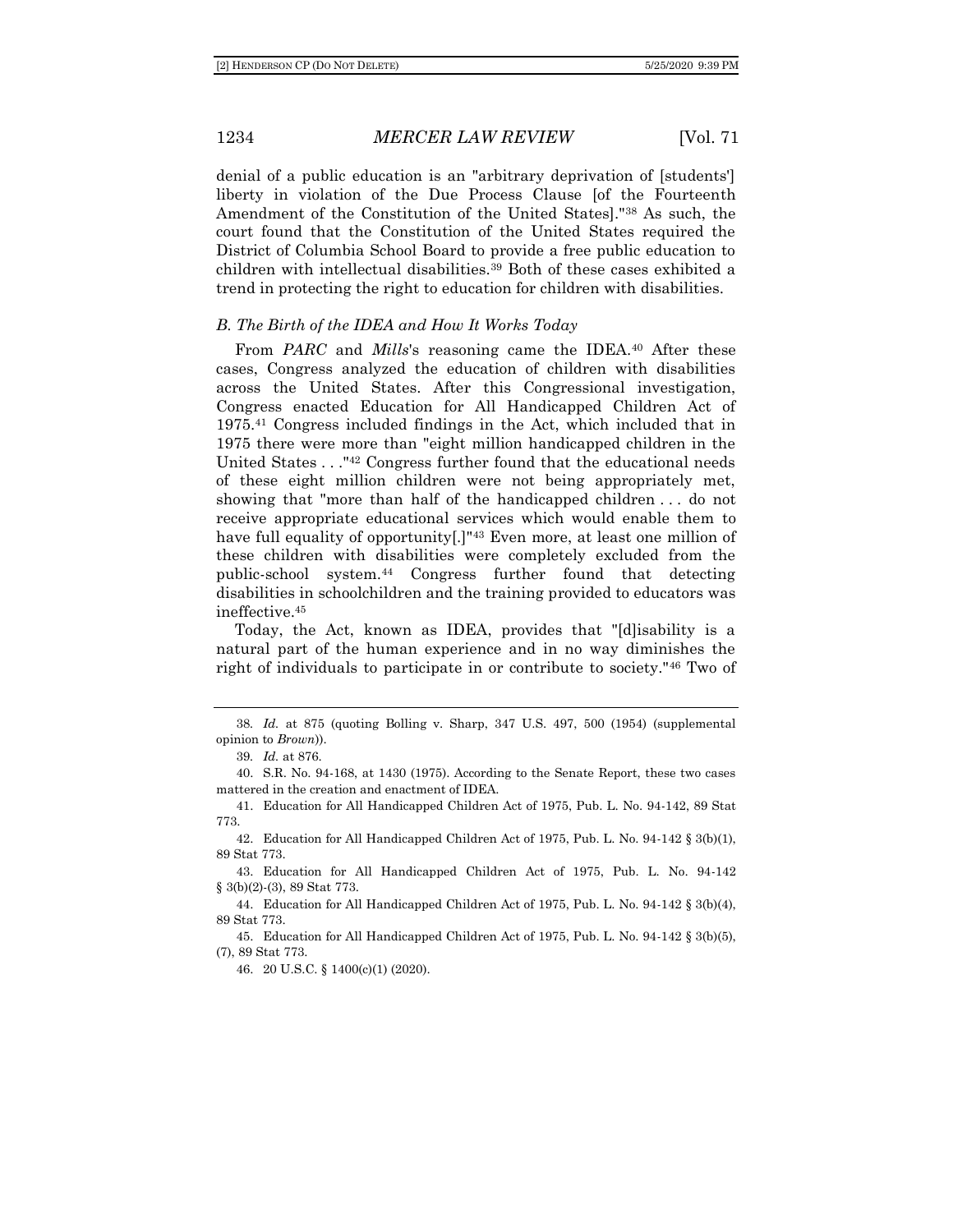the Act's main purposes are to ensure children with disabilities have the right to a FAPE and to protect this right.<sup>47</sup> To protect the right to a FAPE, the IDEA creates procedural safeguards including the right for students and parents to file a complaint against the school challenging "any matter relating to the identification, evaluation, or educational placement of the child, or the provision of a *free appropriate public education* to such child[.]"<sup>48</sup> There are two questions in the current case: What is a FAPE is and how should schools implement a FAPE?<sup>49</sup>

According to the Act, a FAPE is:

[S]pecial education and related services that—(A) have been provided at the public expense, under public supervision and direction, and without charge; (B) meet the standards of the State educational agency; (C) include an appropriate preschool, elementary school, or secondary school education in the State involved; and (D) are provided in conformity with the individualized education program required under section  $[1414(d)$  of this title].<sup>50</sup>

Although the FAPE itself is important, the implementation of a FAPE is equally important, as shown in subsection  $(D)$ .<sup>51</sup> Subsection  $(D)$ involves IEPs.<sup>52</sup> An IEP is "the centerpiece of the statute's education delivery system for disabled children,"<sup>53</sup> and is defined as "a written statement for each child with a disability that is developed, reviewed, and revised in accordance with section [1414(d) of this title]."<sup>54</sup> Together, educators and parents play a very significant role in determining the appropriate IEP for a specific child.<sup>55</sup>

Section 1414<sup>56</sup> sets out the collaborative procedure involved in creating an IEP. First, either a parent may request or an educational agency may conduct a full individual evaluation to determine whether a child has a disability.<sup>57</sup> Next, IEPs are created according to statutory guidelines.<sup>58</sup> Then, there is the creation of an IEP Team once an IEP is

51. 20 U.S.C. § 1401(9)(D) (2020).

53. Honig v. Doe, 484 U.S. 305, 311 (1988).

- 56. 20 U.S.C. § 1414 (2020).
- 57. 20 U.S.C. § 1414(a)–(c) (2020).
- 58. 20 U.S.C. § 1414(d)(1)(A)(i) (2020).

<sup>47.</sup> 20 U.S.C. § 1400(d)(1)–(2) (2020).

<sup>48.</sup> 20 U.S.C. § 1415(b)(6)(A) (emphasis added).

<sup>49</sup>*. L.J.*, 927 F.3d at 1212.

<sup>50.</sup> 20 U.S.C. § 1401(9) (2020).

<sup>52</sup>*. Id.*

<sup>54.</sup> 20 U.S.C. § 1401(14) (2020).

<sup>55.</sup> Schaffer v. Weast, 546 U.S. 49, 53 (2005) (citing *Rowley*, 458 U.S. at 205–06).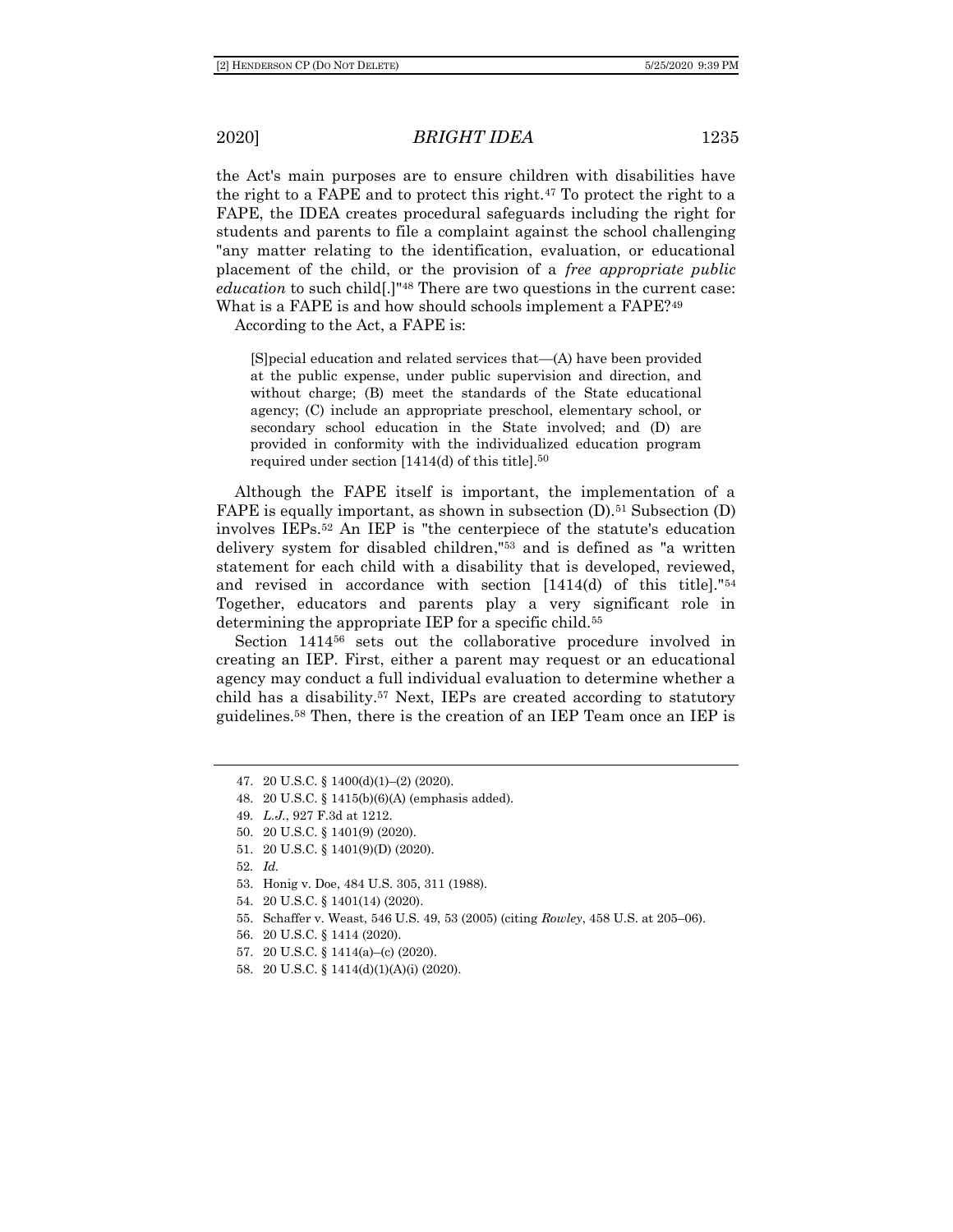in place.<sup>59</sup> This team includes the child's parents, members of the school, local agency, and where appropriate, the child with the disability.<sup>60</sup> The IEP Team decides what should and should not be in the IEP and how to implement the IEP. Further, the IEP Team must meet at least once a year to ensure the IEP is still achieving its goal.<sup>61</sup>

The Act also provides safeguards to ensure schools follow all IDEA procedures.<sup>62</sup> Section 1415 guarantees parents their right to review their child's records, to notice if the local educational agency intends to initiate or refuse to initiate a change in the child's education, and to a due process hearing over IEP issues.<sup>63</sup> This section also sets forth the "stay-put" provision, which provides "during the pendency of any proceedings conducted pursuant to this section, . . . the child shall remain in the then-current educational placement  $\dots$ <sup>"64</sup> All in all, IDEA provides comprehensive procedures and guidelines for both educational professionals and parents to ensure children with disabilities receive their constitutionally guaranteed right to a FAPE. The Act gives parents the power to sue if their child is not receiving their FAPE.

#### IV. COURT'S RATIONALE

In *L.J. v. School Board of Broward County*, the Eleventh Circuit affirmed the district court, holding that the school adequately implemented L.J.'s IEP during his seventh- and eighth-grade school years.<sup>65</sup> Supporting the holding is the administrative posture of the claim, statutory interpretation canons, and similar cases from neighboring circuits.<sup>66</sup>

#### *A. Standard for Reviewing an ALJ's Decision*

When district courts review an ALJ's order, such as those orders from IDEA cases, the district court must base its decision on a preponderance of the evidence and must give the ALJ's conclusions their "due weight[.]"<sup>67</sup> When a court gives an ALJ's decision its "due

<sup>59.</sup> 20 U.S.C. § 1414(d)(1)(B) (2020).

<sup>60</sup>*. Id.*

<sup>61.</sup> 20 U.S.C. § 1414(d)(1)(B), (d)(3)–(4) (2020).

<sup>62</sup>*. See* 20 U.S.C. § 1415.

<sup>63.</sup> 20 U.S.C. § 1415(b)(1), (b)(3), (b)(6)–(7) (2020).

<sup>64.</sup> 20 U.S.C. § 1415(j) (2020).

<sup>65</sup>*. L.J.*, 927 F.3d at 1220.

<sup>66</sup>*. See generally L.J.*, 927 F.3d at 1211–13.

<sup>67</sup>*. L.J.*, 927 F.3d at 1210. (quoting R.L. v. Miami-Dade City Sch. Bd., 757 F.3d 1173,

<sup>1178 (11</sup>th Cir. 2014)).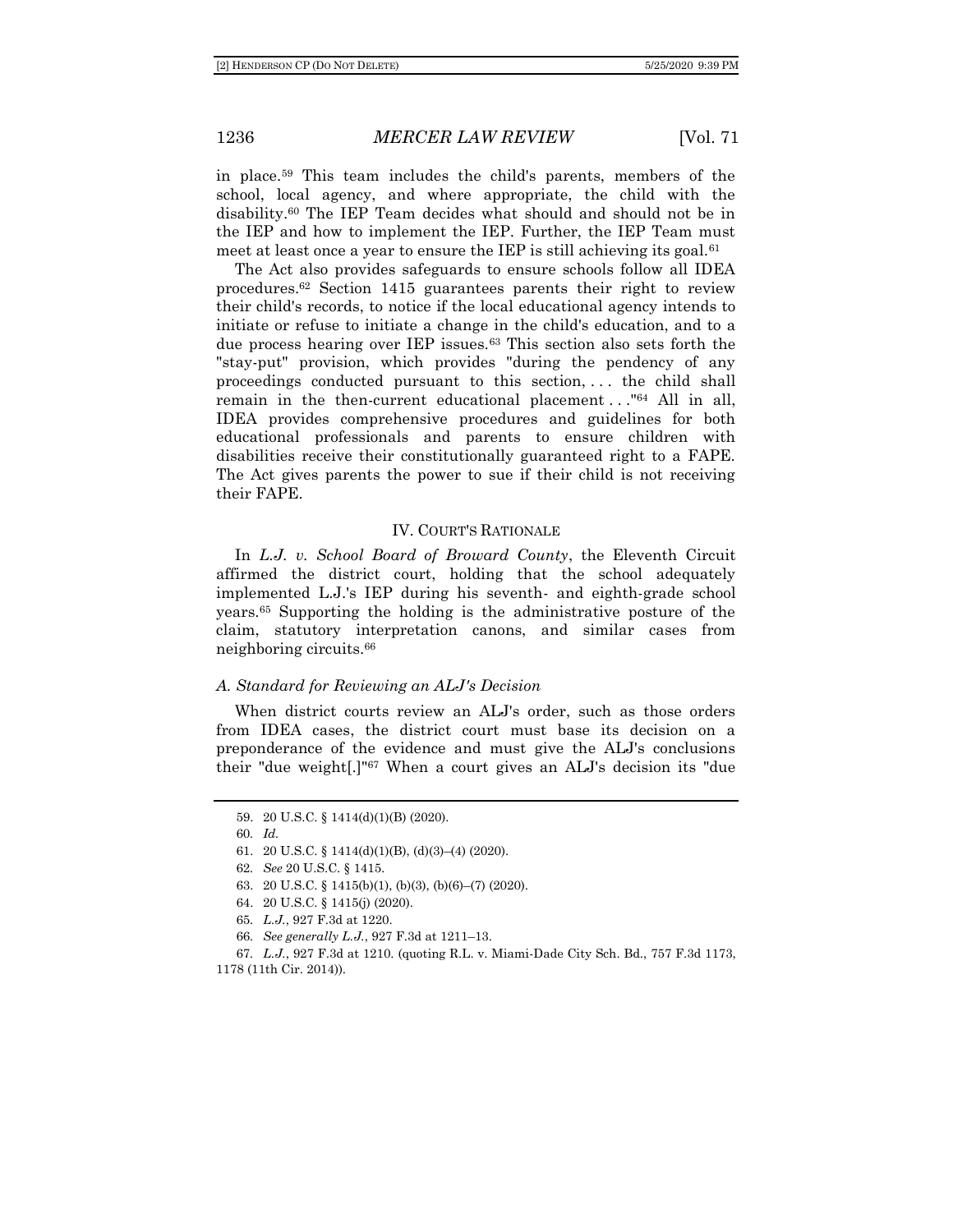weight," the court must be cautious to ensure it does not "substitute its judgment for that of the state educational authorities."<sup>68</sup> However, giving an ALJs decision its "due weight" does not mean that a district court must give the ALJ's decision blind deference.<sup>69</sup> Instead, a district court has the discretion to determine how much deference it will give to the ALJ's conclusions of law. 70

Then, when a federal appellate court reviews the district court's decision, questions of law are reviewed *de novo* while findings of fact are reviewed for clear error.<sup>71</sup> However, where the district court was not provided with additional evidence and the district court based its decision on a "cold administrative record," the federal appellate court "stand[s] in the same shoes as the district court" when reviewing the administrative record.<sup>72</sup> At this point, the federal appellate court can either accept or reject ALJ findings.<sup>73</sup>

#### *B. Interpreting the IDEA*

Using these standards, the Eleventh Circuit reviewed the district court's finding of law *de novo* and analyzed the statutory language. First, the court looked to the text of the IDEA to find the ordinary meaning of the words used.<sup>74</sup> The relevant language is found in 20 U.S.C. § 1401(9)(D).<sup>75</sup> This section provides: "Free appropriate public education[.] The term 'free appropriate public education' means special education and related services that— . . . (D) are provided *in conformity with* the individualized education program required under section [1414(d) of this title]."<sup>76</sup> The specific language the court focused on is "in

72*. Id.* (quoting *R.L.*, 757 F.3d at 1181).

74*. Id.* at 1211–1212.

75. 20 U.S.C. § 1401(9)(D). The court does not state how it finally ended up at 20 U.S.C. § 1401(9)(D) to interpret the language. However, it seems that the operative section of the statute that leads to the definitions section is 20 U.S.C.  $\S$  1415(b)(6), where parents are given an opportunity to challenge an IEP "with respect to any matter relating to the identification, evaluation, or educational placement of the child, or *the provision of a free appropriate public education* to such child[.]" To understand what a "free appropriate public education" is, one must see the definition, which takes one to 20 U.S.C. § 1401(9)(D). Then, the application of statutory interpretation canons begins. LINDA D. JELLUM, MASTERING STATUTORY INTERPRETATION 80 (Russell L. Weaver ed., Carolina Academic Press 2d. ed. 2013).

76. 20 U.S.C. § 1401(9)(D) (emphasis added).

<sup>68</sup>*. Id.* (quoting *R.L.*, 757 F.3d at 1178).

<sup>69</sup>*. Id.*

<sup>70</sup>*. Id.*

<sup>71</sup>*. Id.*

<sup>73</sup>*. Id.*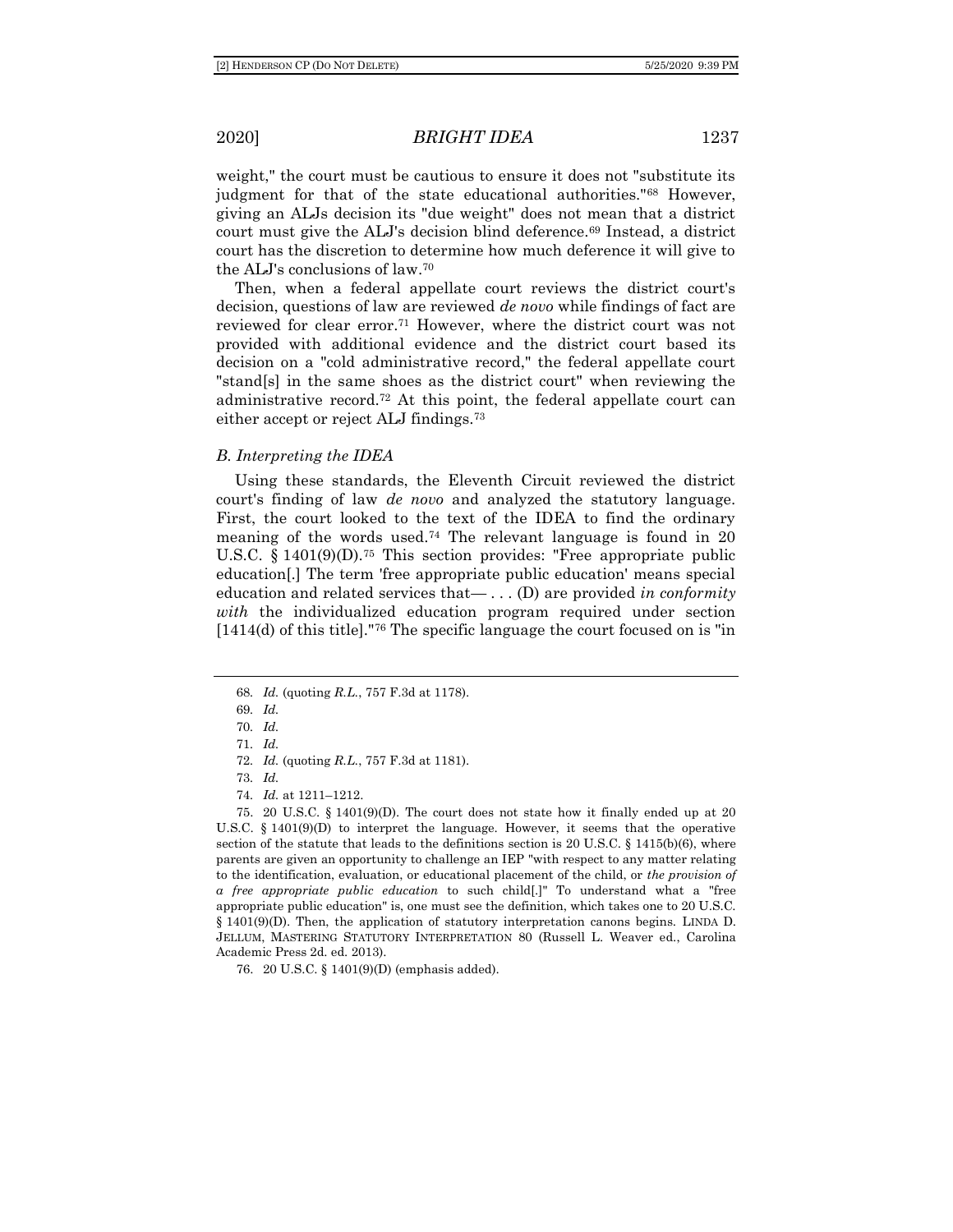conformity with."<sup>77</sup> The court explained that it must determine what it means for a school to provide a FAPE to a child "in conformity with" an IEP.<sup>78</sup>

The court focused heavily on the phrase "in conformity with"<sup>79</sup> to determine how adequate IEP implementation must be: must it be perfect or can it be materially sufficient?<sup>80</sup> Congress did not define the phrase "in conformity with," so the court had to look to other sources of meaning to determine the phrase's meaning. In doing so, the court first looked at dictionary definitions, finding that "'[c]onformity' means '[c]orrespondence in form, manner, or use; agreement; harmony; congruity[,]'"<sup>81</sup> and "the condition or fact of being in harmony or agreement; correspondence; congruity; similarity[.]"<sup>82</sup> Next, the court looked to the Code of Federal Regulations, specifically 34 C.F.R.  $\S 300.323(c)(2)$ ,  $83$  which requires schools to provide an education "in accordance with" IEPs.<sup>84</sup> Additionally, the court noted "conspicuously absent" words from the statute, such as "exact" or "identical."<sup>85</sup> The lack of such specific words suggested that "IDEA recognizes . . . some degree of flexibility is necessary in implementing a child's IEP[,]" and that perfect IEP implementation is not appropriate.<sup>86</sup>

Moving beyond the plain meaning canon, the court then considered the statute *in pari materia*. <sup>87</sup> In looking at another code section, specifically 20 U.S.C.  $\{1400(d)(1)(A)\}$ , the court noted that the IDEA recognizes that special education services are designed according to each child's "unique needs."<sup>88</sup> The court reasoned that as these "unique needs" change, so does the IEP; <sup>89</sup> children develop quickly, meaning

81*. Id.* (quoting BLACK'S LAW DICTIONARY 207 (6th ed. 1991)).

82*. Id.* (citing WEBSTER'S NEW WORLD COLLEGE DICTIONARY 313 (5th ed. 2014)).

83. 34 C.F.R. § 300.323(c)(2) (2020).

84*. L.J.*, 927 F.3d at 1212 (quoting 34 C.F.R. § 300.323(c)(2)). The reason *Chevron* deference was not afforded to the C.F.R. is because this regulation does not interpret the statute section the court is concerned with. In fact, neither the regulation nor the statute interprets the phrase "in conformity with" in reference to the statute at hand, 28 U.S.C. § 1415(b)(6). Thus, the C.F.R. regulation is simply being used as a guide.

85*. L.J.*, 927 F.3d at 1212.

86*. Id.*

87*. Id.* This method considers the whole act's context to help the court determine what the language at issue means. JELLUM, *supra* note 73, at 127–29.

88*. L.J.*, 927 F.3d at 1212 (quoting 20 U.S.C. § 1400(d)(1)(A)).

89*. Id.* (quoting 20 U.S.C. § 1400(d)(1)(A)).

<sup>77</sup>*. L.J.*, 927 F.3d at 1212.

<sup>78</sup>*. Id.*

<sup>79.</sup> 20 U.S.C. § 1401(9).

<sup>80</sup>*. L.J.*, 927 F.3d at 1212.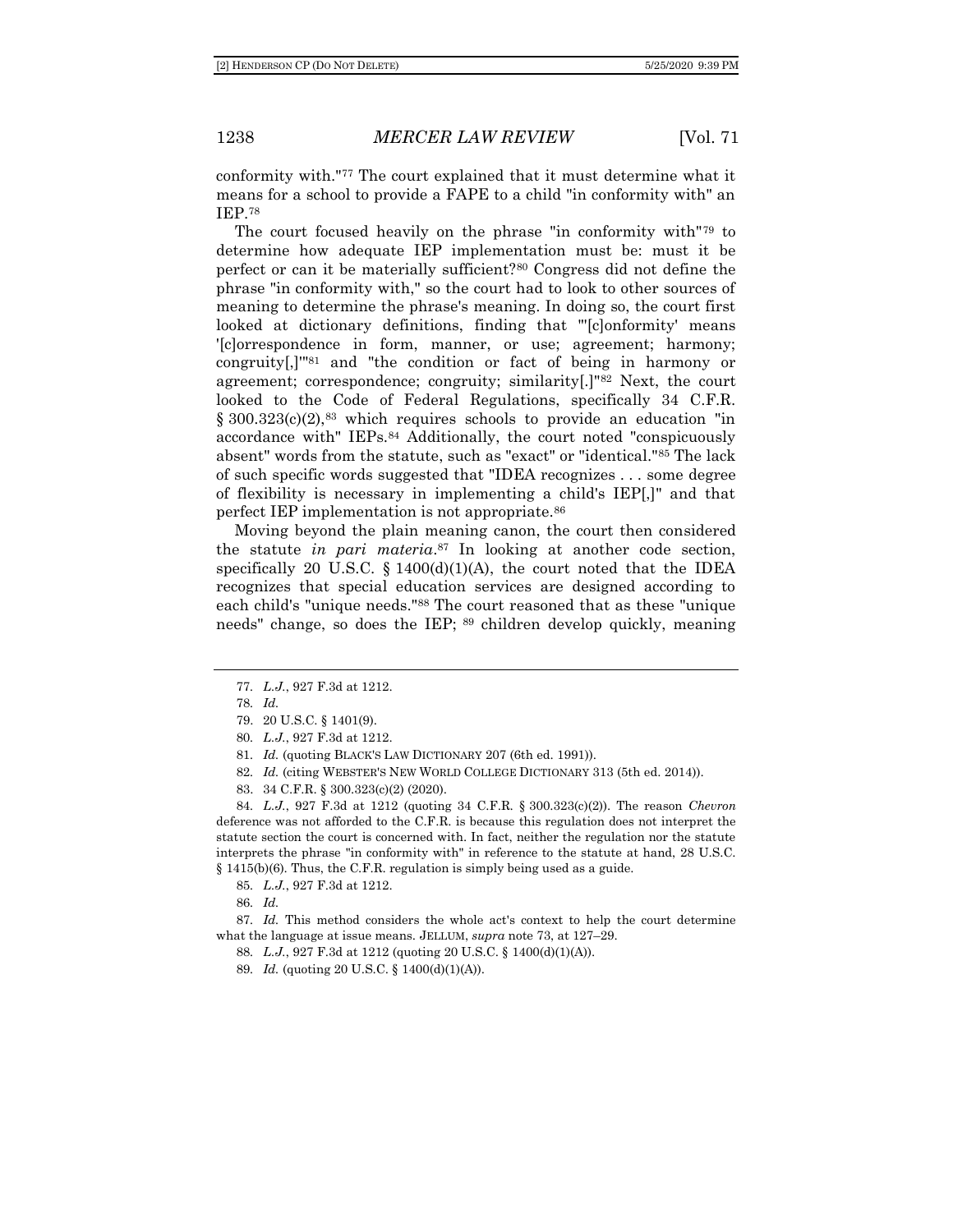once adequate IEPs can shortly become inadequate.<sup>90</sup> The court also focused on the fact IEPs are reviewed at least once a year, <sup>91</sup> showing that "IEPs have some amount of flex in their joints" with how schools and parents must work together to ensure an IEP remains suitable.<sup>92</sup>

While Congress did not define how to provide an IEP in conformity with the Act, Congress did describe how to create an IEP.<sup>93</sup> The court emphasized that an IEP is not a contract between the school, the parents, and the child, but instead is merely "a written statement."<sup>94</sup> Thus, the court explained that using a standard that requires strict compliance to a particular provision would contravene the idea that an IEP is only a "plan."<sup>95</sup> Moreover, the implementation of "stay-put" IEPs is another telling contextual clue.<sup>96</sup> Some implementation cases revolve around implementing a "stay-put" IEP, such as the current case.<sup>97</sup> As such, perfect implementation of an older IEP "may quite literally be impossible" considering new school settings.<sup>98</sup> The court recognized that whatever standard it creates must also be able to accommodate old IEPs, where "blind compliance" may not be realistic.<sup>99</sup> Thus, when looking at the Act as a whole, the phrase "in conformity with" could not equate to perfect implementation.<sup>100</sup>

#### *C. Guidance from the Sister Circuits*

Not only did the Eleventh Circuit apply traditional statutory interpretation tools to determine meaning of the language in the section and, thus, the correct standard for IEP implementation cases, but the court also looked to what other circuits had done in similar cases.<sup>101</sup> The United States Court of Appeals for the Fifth Circuit was the first federal appellate court to determine a standard for IEP implementation cases.<sup>102</sup> The court held that the challenging party "must show more

- 94*. L.J.*, 927 F.3d at 1212 (citing 20 U.S.C. § 1414(d)(1)(A)(i)).
- 95*. Id.* at 1213 (quoting *Endrew*, 137 S.Ct. at 999).
- 96*. Id.*
- 97*. Id.*

<sup>90</sup>*. Id.* (citing Cory D. v. Burke Cty. Sch. Dist., 285 F.3d 1294, 1299 (2002)).

<sup>91.</sup> 20 U.S.C. § 1414(d)(4)(A)(i).

<sup>92</sup>*. L.J.*, 927 F.3d at 1212.

<sup>93</sup>*. See* 20 U.S.C. § 1414

<sup>98</sup>*. Id.*

<sup>99</sup>*. Id.*

<sup>100</sup>*. Id.* at 1212–13.

<sup>101</sup>*. Id.* at n.6.

<sup>102</sup>*. See generally Bobby R.*, 3000 F.3d 341.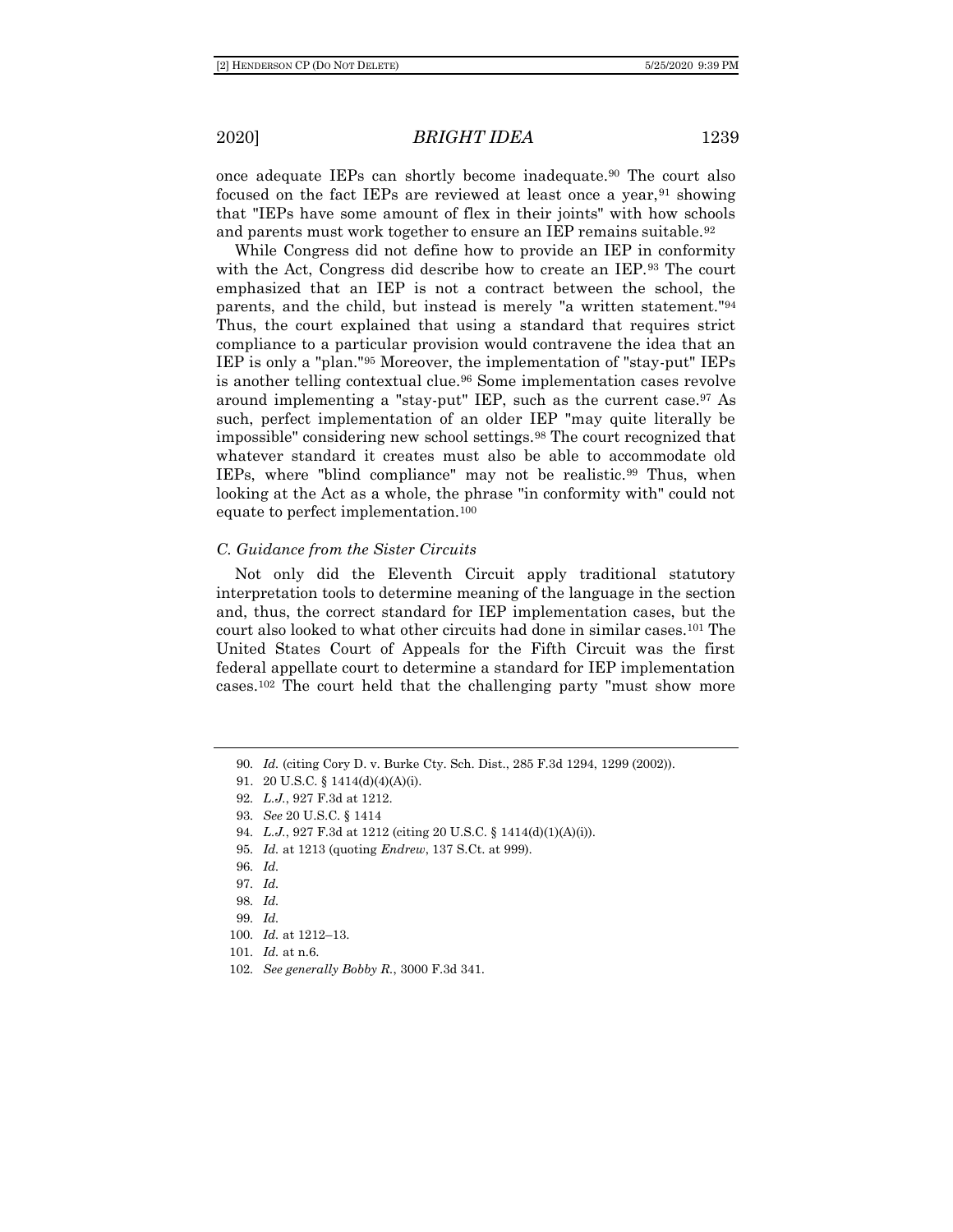than a *de minimus* failure to implement all elements of [the] IEP[.]"<sup>103</sup> Instead, the challenging party must show that the school "failed to implement substantial or significant provisions of the IEP."<sup>104</sup> Then, the United States Court of Appeals for the Ninth, Second, and Fourth Circuits also adopted this materiality standard.<sup>105</sup> Thus, four of eleven circuits that have heard this question have adopted this material failure standard, with the Eleventh Circuit following suit.

#### *D. The Eleventh Circuit's Bright IDEA*

After discerning the ordinary meaning of the statutory language, considering the statue's context, and discussing the other circuits' resolution of this issue, the Eleventh Circuit held that "the materiality standard—asking whether a school has failed to implement substantial or significant provisions of the child's IEP—is the appropriate test in a failure-to-implement case."<sup>106</sup> However, the court refused to delineate specific steps school districts should take to better assist district courts in applying this new standard.<sup>107</sup> Instead, the court emphasized that every child and every child's IEP are different, and the specific facts of each case should be considered on a case-by-case basis.<sup>108</sup> Although, the court did provide broad guidelines for the lower courts.<sup>109</sup>

First, the court stated that the "focus" in an implementation case should be on "the proportion of services mandated to those actually provided, viewed in context of the goal and import of the specific service that was withheld."<sup>110</sup> Reviewing courts must compare the services the school actually delivered against the services outlined in the specific IEP.<sup>111</sup> To determine how much of the service was withheld and how important those withheld services were in light of the IEP as a whole, the courts must use a qualitative and quantitative approach.<sup>112</sup>

Second, a child's academic progress, or lack thereof, should be considered.<sup>113</sup> However, the court was swift in pointing out that a lack

103*. Id.* at 349. 104*. Id.* 105*. Van Duyn*, 502 F.3d at 821; *A.P.*, 370 Fed. Appx. at 205; *Heffernan*, 642 F.3d at 484. 106*. Id.* at 1213. 107*. Id.* at 1214. 108*. Id.* 109*. Id.* 110*. Id.* (quoting *L.J.*, 850 F.Supp.2d at 1320). 111*. Id.* 112*. Id.* 113*. Id.*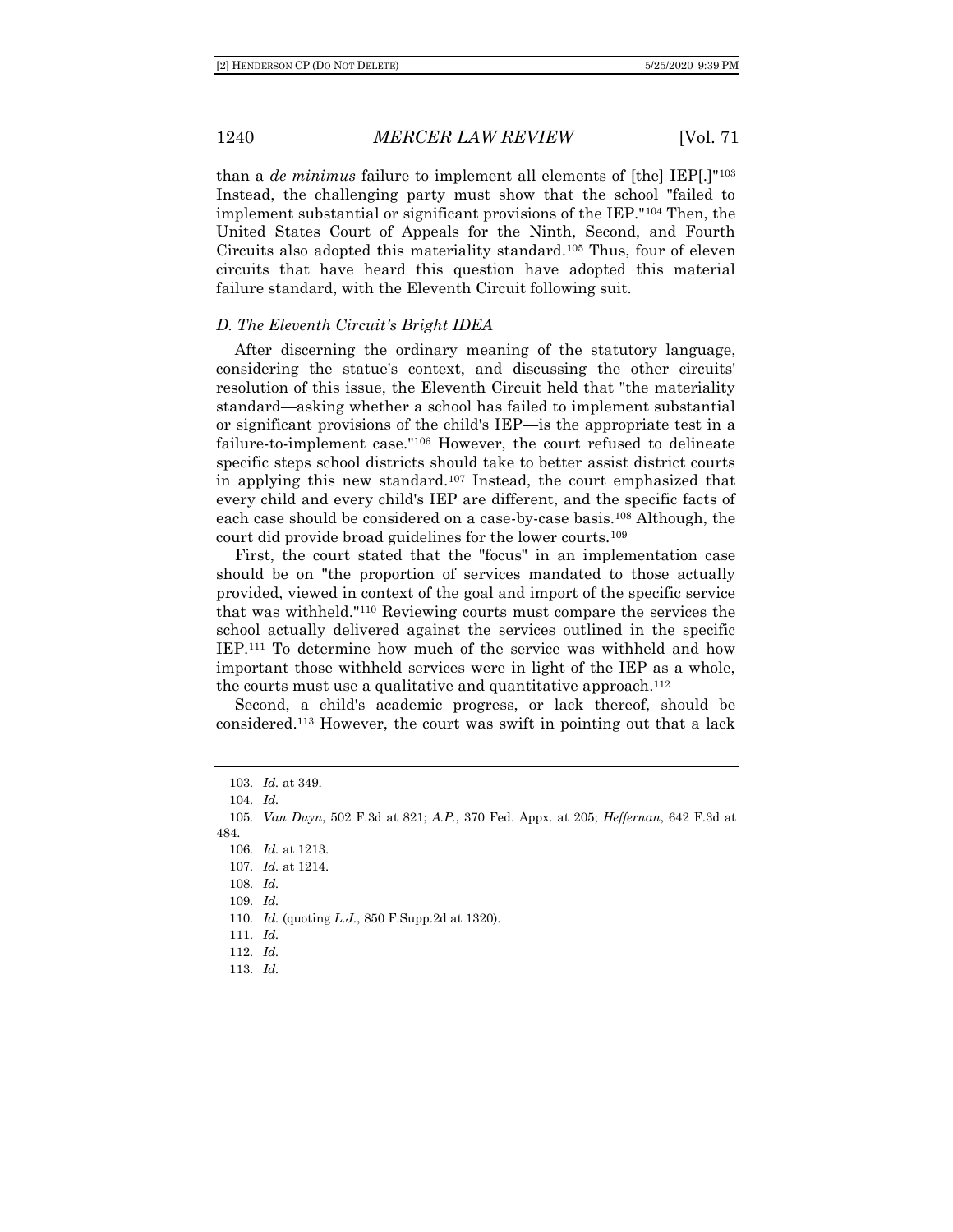of academic progress is not dispositive.<sup>114</sup> Thus, a complaint cannot merely state that a child is not progressing in their education and expect the court to find an implementation failure.<sup>115</sup> Instead, if a complaining party wishes to cite their child's lack of educational progress as proof that the IEP is being implemented incorrectly, the complaining party must show a connection between the lack of progress and a specific implementation failure.<sup>116</sup>

Additionally, the court held that "schools must be afforded some measure of leeway" in determining whether a school should implement a stay-put IEP.<sup>117</sup> Given certain circumstances, it may not be fair to judge a school based only on the effectiveness of a plan not meant to be implemented in its new setting.<sup>118</sup> The court pointed out this does not give schools the unilateral decision-making power to determine whether a "stay-put" IEP should remain in place, and instead, courts should look at the context surrounding the implementation of the IEP.<sup>119</sup> For example, children who move from elementary school to middle school may need different services, but are receiving an education under their old IEP according to the "stay-put" provision may not be able to receive the same exact educational experience that they once had simply based on the child's development and the changing school environment.<sup>120</sup>

Finally, the IEP should be viewed as a whole, considering the IEP's overarching goals.<sup>121</sup> Reviewing courts "must consider the cumulative impact of multiple implementation failures" instead of viewing each implementation failure in isolation of the others.<sup>122</sup> Although one failure may not be enough to trigger the materiality standard, when put together, multiple implementation failures can amount to an IDEA violation.<sup>123</sup> Because of the new materiality standard, Broward County School Board prevailed against L.J. and his mother.<sup>124</sup>

114*. Id.* 115*. Id.* 116*. Id.* 117*. Id.* 118*. Id.* 119*. Id.* at 1215. 120*. Id.* 121*. Id.* 122*. Id.* 123*. Id.*

124*. Id.* at 1220. First, the Eleventh Circuit claimed that the ALJ's conclusions lacked support in the administrative record or failed to actually link supposed failures to a provision in L.J.'s "stay-put" IEP. The court reasoned that the ALJ improperly blamed the school for failing to implement certain curriculum recommendations although there was no provision in the "stay-put" IEP requiring the school to adopt the recommendation. The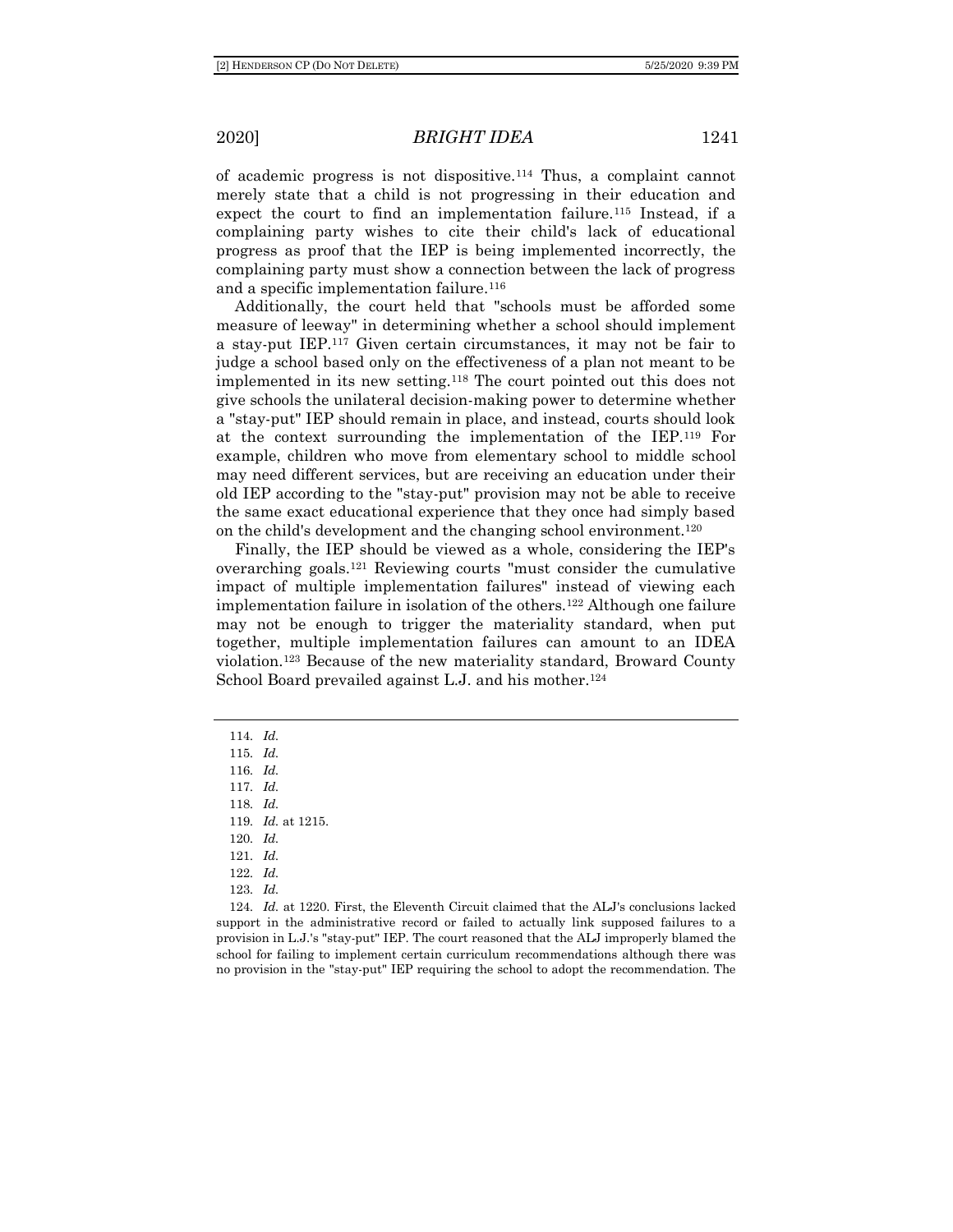#### *E. Circuit Judge Jordan's Concurrence and Dissent*

Circuit Judge Jordan concurred in part and dissented in part.<sup>125</sup> While Judge Jordan agreed with the materiality standard announced in the opinion, he disagreed with the majority's phrasing of the new standard and the announced outcome.<sup>126</sup> Judge Jordan reasoned that courts should be very careful with the words it chooses when creating new common law.<sup>127</sup> "Instead of asking 'whether a school has failed to implement substantial or significant portions of the child's IEP,' [Judge Jordan] would use the Ninth Circuit's formulation" created in *Van Duyn*. <sup>128</sup> Specifically, Judge Jordan prefers the language that "[a] material failure occurs when there is more than a minor discrepancy between the services a school provides to a disabled child and the services required by the child's IEP."<sup>129</sup> Judge Jordan recognized that the difference in the language is "subtle," but he emphasized the

ALJ also improperly faulted the school for not understanding L.J.'s behavior issues because the record indicated that the school did identify L.J.'s behavior problems. Put simply, the "stay-put" IEP did not require the school to implement certain services, so the school cannot be at fault for not implementing them. The court then explained its belief that many alleged implementation failures were due to simple disagreements between L.J.'s mother and the school about how to provide certain amenities. The court further criticized the "stay-put" IEP as a whole, focusing on the fact that the "stay-put" IEP was not meant for middle-school—it was meant to stay in elementary school. As such, the court stated it should be "no surprise" that the "stay-put" IEP did not adequately address some of L.J.'s problems because the IEP was forcibly outdated. *Id.* at 1216–17.

Additionally, the court faulted L.J. for the failure of many IEP services. The blame stemmed from L.J.'s persistent absence from school. Although a child's absence from school does not relive a school of its duties under IDEA, where a child's refusal to attend school is not related to a failure to implement an IEP, the school cannot be faulted. Here, L.J. claimed to have frequent illnesses along with a severe aversion to attending school that began before the current case was brought. Moreover, the school offered L.J. support in an effort to address is frequent absences. Thus, the court held that the school could not be held accountable for L.J.'s persistent absence from school. *Id.* at 1217–19.

The court then addressed L.J.'s behavioral problems. The administrative record indicated that the school created strategies to address future behavior based on observations of L.J.'s past behavior. Also, the school's data collection forms were effective in finding the information that surrounded L.J.'s behavioral issues. The IEP's broad language regarding behavioral issues—"'[b]ehavior[al] needs' will be 'addressed through goals/objectives'" in L.J.'s behavioral plan—supported the notion that the school's efforts did not constitute a material failure. All in all, the school's implementation of L.J.'s "stay-put" IEP during L.J.'s seventh- and eighth-grade school years was not a material failure. *Id.* at 1219–20.

<sup>125</sup>*. Id.*

<sup>126</sup>*. Id.*

<sup>127</sup>*. Id.* at 1221.

<sup>128</sup>*. Id.*

<sup>129</sup>*. Id.* (quoting *Van Duyn*, 502 F.3d at 821).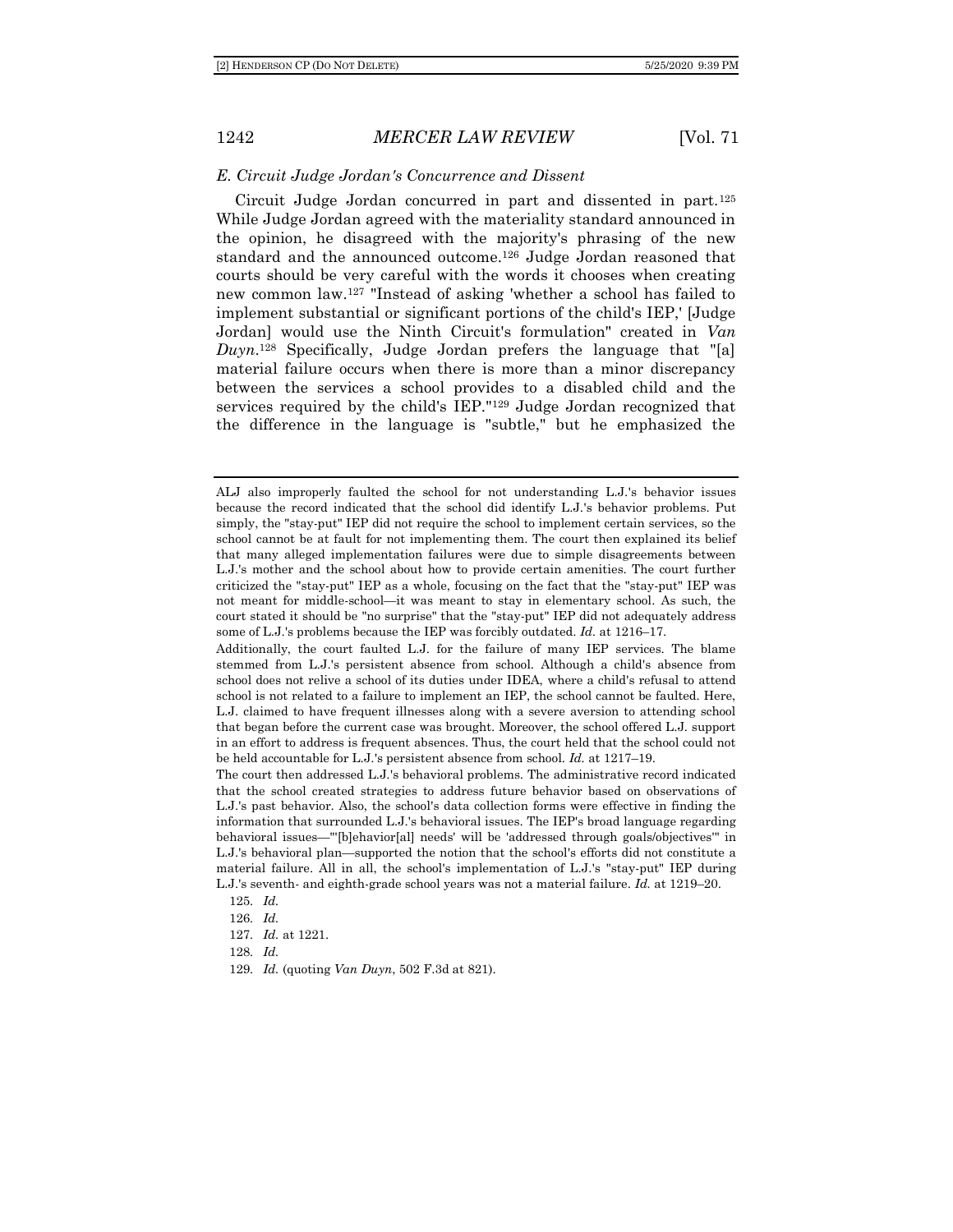difference is how the language tilts.<sup>130</sup> He would instead like the language to "tilt<sup>[]</sup> slightly in favor of the child" because that is the population IDEA protects.<sup>131</sup>

Moreover, Judge Jordan reasoned that this was not the right case to use for formulating a new standard.<sup>132</sup> Judge Jordan pointed out that this case has been in the court system since 2002, when the IEP in question was first implemented.<sup>133</sup> In 2002, L.J. was nine-years-old, and by the time of the publication of the opinion, L.J. was twenty-six.<sup>134</sup> Considering the time gap, Judge Jordan reasoned that the facts were too unique to attempt to carve out a new standard based on them.<sup>135</sup> In all, Judge Jordan dissented from the final holding of the case because he believed that the school materially failed to implement L.J.'s "stayput" IEP.<sup>136</sup> As such, Circuit Judge Jordan would have remanded to the district court to determine the appropriate remedy.<sup>137</sup>

#### V. IMPLICATIONS

Although the Eleventh Circuit determined what standard lower courts should use for IEP implementation issues, the court did not clearly define how the standard should be applied in these cases.<sup>138</sup> Instead, the court explicitly stated that it would "not attempt to map out every detail of this test," preferring that lower courts use a case-bycase fact analysis.<sup>139</sup> Although the court's choice was no real surprise considering the trend in adopting the materiality standard across circuits,<sup>140</sup> the court could have parsed out the standard more. With this lack of clear guidelines, litigation over IEP implementation will continue because a court will have to evaluate each student's IEP based on its specific facts. This continued litigation means parents are still unable to focus on educating their child with a disability, and schools

134*. Id.*

135*. Id.*

139*. Id.* at 1214.

<sup>130</sup>*. Id.*

<sup>131</sup>*. Id.*

<sup>132</sup>*. Id.*

<sup>133</sup>*. Id.*

<sup>136</sup>*. Id.* at 1222. Although Judge Jordan recognized the issues L.J.'s incessant absences caused, he nonetheless believed that the failure of the school to provide L.J.'s mother with lesson and study plans at least seven days in advance of tests and assignments was a material failure. *Id.* at 1222–23.

<sup>137</sup>*. Id.* at 1223.

<sup>138</sup>*. See Id.* at 1213–14.

<sup>140</sup>*. See Van Duyn*, 502 F.3d at 821; *A.P.*, 370 Fed. Appx. at 205; *Heffernan*, 642 F.3d at 484.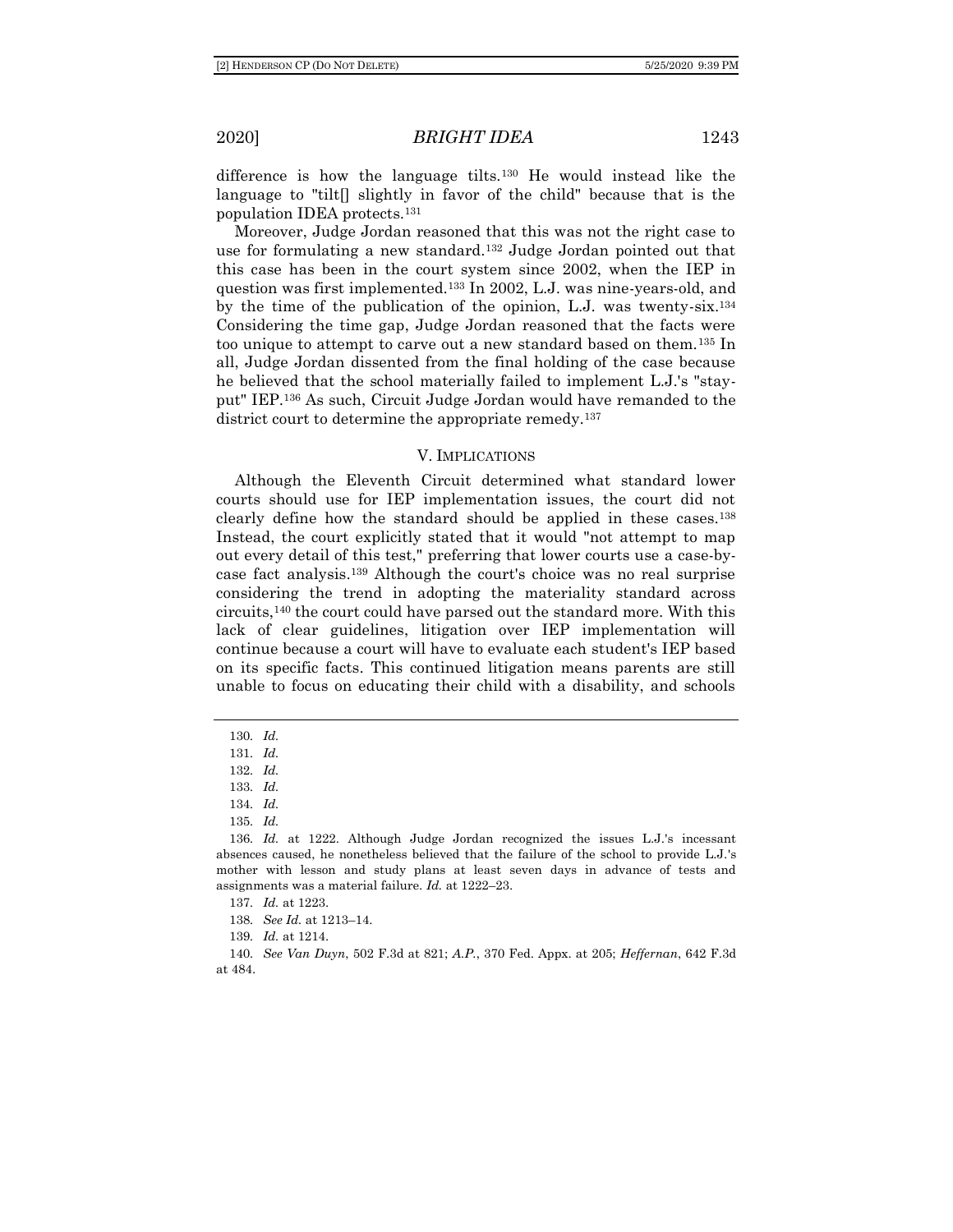are still unable to know the limits of their obligations to their students with disabilities.

While the courts have not yet crafted clear guidelines in addressing IEP implementation issues, the United States Department of Education (DOE) or Florida Department of Education could do so. The IDEA grants the DOE the power to promulgate regulations to implement the IDEA.<sup>141</sup> The DOE has already promulgated unrelated regulations, including one that guarantees that these regulations apply to states that receive federal funding under the IDEA.<sup>142</sup> Florida receives funding under the IDEA, and to keep this funding, has enacted state statutes and regulations to ensure compliance with the federal law.<sup>143</sup>

Understanding how the federal and state statutes and regulations work together is important in the statutory scheme. This importance stems from the deference usually accorded to a federal agency's interpretation of a federal statute it has been given the power to administer. Known as *Chevron*<sup>144</sup> deference, a federal court must defer to an agency's reasonable interpretation of a federal statute if Congress has not "directly spoken to the precise question at issue."<sup>145</sup> Thus, here, Congress has enacted no legislation to guide IEP implementations, the DOE has the power to interpret the IDEA to guide schools in implementing IEPs, and if reasonable, the DOE's reasonable interpretation would be given *Chevron* deference.<sup>146</sup>

Unfortunately, the DOE has not put forth any reasonable interpretation regarding IEP implementation, even though the DOE was aware that IEP implementation has been an issue between parents and schools since 2000.<sup>147</sup> In the twenty years since the Fifth Circuit set out a standard in IEP implementation cases, the DOE remained silent; the phrase "in conformity with"<sup>148</sup> has not been interpreted by rule or even in a guidance document. As such, the important task of determining the correct standard in implementing IEPs has been left to the circuits. In leaving this important question up to the different federal circuits, the agencies leave open the opportunity for the inconsistent application of federal law. There are two options at this

147*. See generally Bobby R.*, 200 F.3d 341. This is the first circuit case to address IEP implementation.

148. 20 U.S.C. § 1401(9).

<sup>141.</sup> 20 U.S.C. § 1406(a) (2020).

<sup>142.</sup> 34 C.F.R.§ 300.2 (2020).

<sup>143</sup>*. See* FLA. STAT. §§ 1003.571, 1003.5715 (2020); FLA. ADMIN. CODE ANN. r. 6A-6.03311 (2020).

<sup>144.</sup> 467 U.S. 837 (1984).

<sup>145</sup>*. Id.* at 842–43.

<sup>146</sup>*. See generally Id.* at 842–45.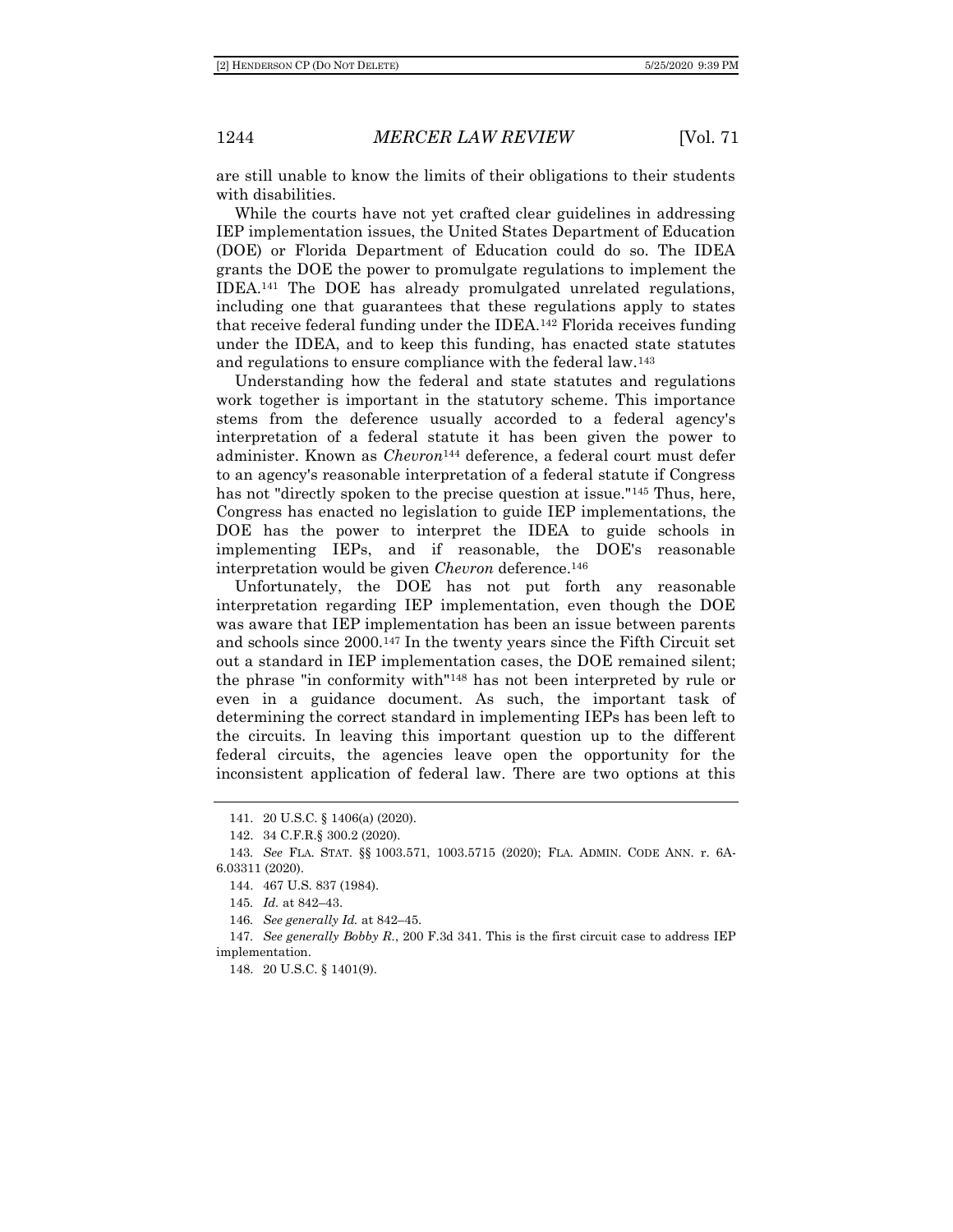point: (1) Congress could amend the act and define the language or (2) the DOE could issue a regulation or guidance document interpreting the relevant language in the act.

The first option—Congress codifying an interpretation— is the better option of the two. If Congress were to codify an interpretation, all IEP implementation cases could be resolved at *Chevron* step-one because Congress would have "directly spoken to the precise question at issue."<sup>149</sup> The courts will defer to Congress and there will be fewer questions about whether an IEP is being implemented correctly. This codification would also ensure that the interpretation will not change with every new administration considering amendments to statutes have a much longer and more arduous procedure than compared to agency rules. On the other hand, if the agency promulgates a regulation interpreting the language at issue, "in conformity with"<sup>150</sup> in the IEP implementation context, ALJs and lower courts are bound by the agency's interpretation so long as it is reasonable."<sup>151</sup> However, this option leaves open the possibility of a changing interpretation every time a new administration comes into office.

While these options both address the overarching issue, these two options both only relate to the federal government; neither consider what would happen if the Florida Department of Education promulgated rules or published guidance documents on IEP implementation. However, how much deference a state agency's interpretation of a federal statute should be given is up for debate. For example, in the Fourth Circuit, the court held that a state agency implementing a federal statute under congressional authorization should be afforded deference because the state agency's regulation followed the federal law and the court did not want to substitute its reasoning where the state agency's interpretation was reasonable.<sup>152</sup> Then, the First Circuit recognized that deference that should be afforded to state agencies interpreting federal statutes it was charged with enforcing.<sup>153</sup> Finally, and more recently, the Ninth Circuit held that a state agency should be afforded "some deference" because of its expertise in the issue before the court.<sup>154</sup> However, the Tenth Circuit and Second Circuit have not afforded deference to state agencies when

<sup>149</sup>*. Chevron*, 467 U.S. at 842–43.

<sup>150.</sup> 20 U.S.C. § 1401(9).

<sup>151</sup>*. Chevron*, 467 U.S. at 845.

<sup>152.</sup> Ritter v. Cecil Cty. Off. of Hous. and Cmty. Dev., 33 F.3d 323, 328 (4th Cir. 1994).

<sup>153.</sup> City of Bangor v. Citizens Commc'n Co., 532 F.3d 70, 94 (1st Cir. 2008).

<sup>154.</sup> Ariz. v. City of Tucson, 761 F.3d 1005, 1014 (9th Cir. 2014).